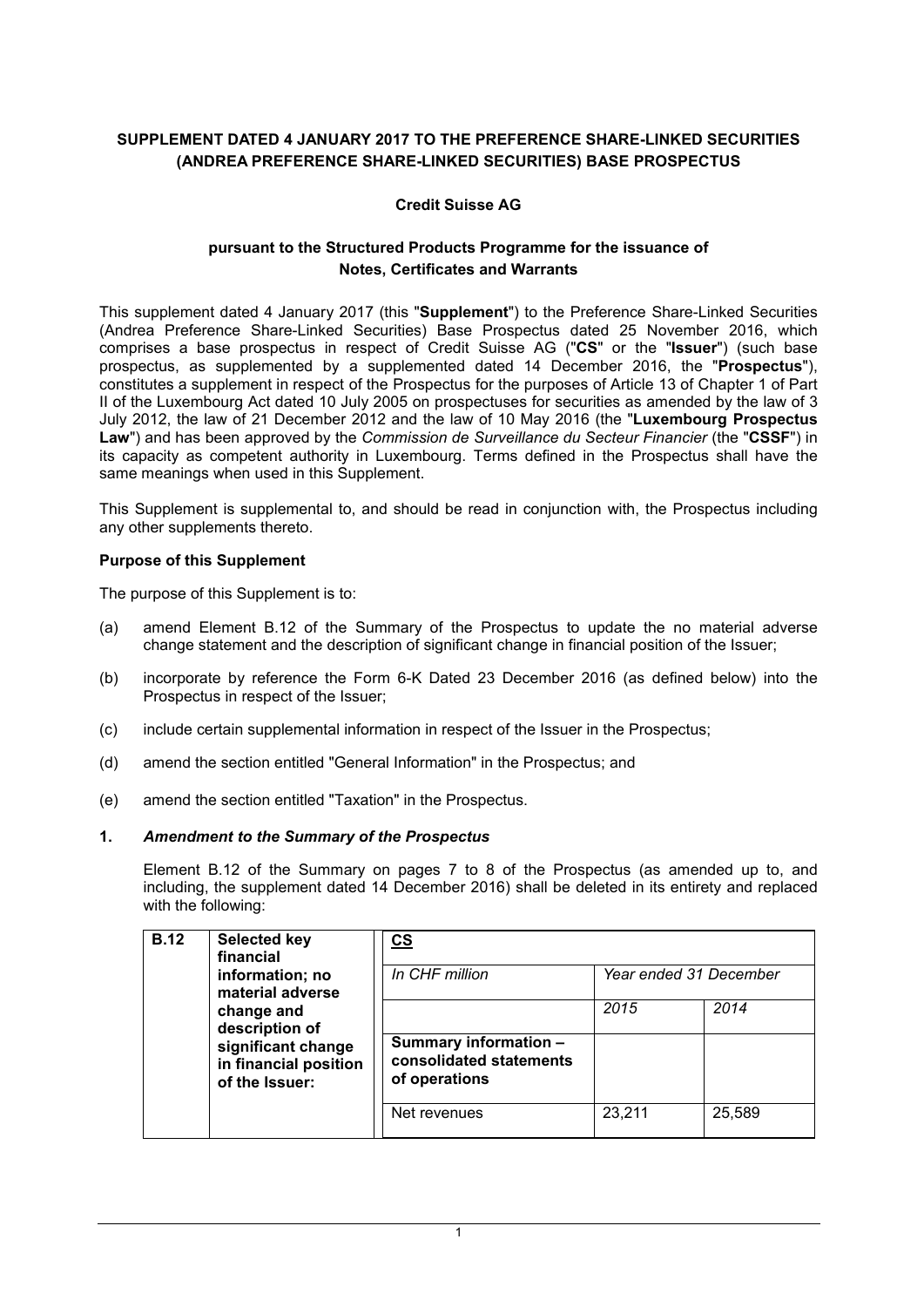| Total operating expenses                                                                                                                                                                                                                                                                                                                                                                                                                                  | 25,873                                                      | 22,503                               |
|-----------------------------------------------------------------------------------------------------------------------------------------------------------------------------------------------------------------------------------------------------------------------------------------------------------------------------------------------------------------------------------------------------------------------------------------------------------|-------------------------------------------------------------|--------------------------------------|
| Net income/(loss)                                                                                                                                                                                                                                                                                                                                                                                                                                         | (3, 377)                                                    | 1,764                                |
| Summary information -<br>consolidated balance<br>sheet                                                                                                                                                                                                                                                                                                                                                                                                    |                                                             |                                      |
| <b>Total assets</b>                                                                                                                                                                                                                                                                                                                                                                                                                                       | 803,931                                                     | 904,849                              |
| Total liabilities                                                                                                                                                                                                                                                                                                                                                                                                                                         | 759,241                                                     | 860,208                              |
| <b>Total equity</b>                                                                                                                                                                                                                                                                                                                                                                                                                                       | 44,690                                                      | 44,641                               |
| In CHF million                                                                                                                                                                                                                                                                                                                                                                                                                                            | Nine months ended 30<br>September (unaudited)               |                                      |
|                                                                                                                                                                                                                                                                                                                                                                                                                                                           | 2016                                                        | 2015                                 |
| Summary information<br>consolidated<br>statements<br>of operations                                                                                                                                                                                                                                                                                                                                                                                        |                                                             |                                      |
| Net revenues                                                                                                                                                                                                                                                                                                                                                                                                                                              | 14,709                                                      | 19,098                               |
| Total operating expenses                                                                                                                                                                                                                                                                                                                                                                                                                                  | 15,049                                                      | 15,410                               |
| Net income/(loss)                                                                                                                                                                                                                                                                                                                                                                                                                                         | (398)                                                       | 2,475                                |
| Summary information -<br>consolidated balance<br>sheet                                                                                                                                                                                                                                                                                                                                                                                                    | Nine months<br>ended 30<br>September<br>2016<br>(unaudited) | Year ended<br>31<br>December<br>2015 |
| <b>Total assets</b>                                                                                                                                                                                                                                                                                                                                                                                                                                       | 789,158                                                     | 803,931                              |
| <b>Total liabilities</b>                                                                                                                                                                                                                                                                                                                                                                                                                                  | 744,874                                                     | 759,241                              |
| Total equity                                                                                                                                                                                                                                                                                                                                                                                                                                              | 44,284                                                      | 44,690                               |
| There has been no material adverse change in the prospects<br>of the Issuer and its consolidated subsidiaries since 31<br>December 2015, except as announced by Credit Suisse in a<br>media release on 23 December 2016.<br>There has been no significant change in the financial position<br>of the Issuer and its consolidated subsidiaries since 30<br>September 2016, except as announced by Credit Suisse in a<br>media release on 23 December 2016. |                                                             |                                      |

# **2.** *Incorporation of information by reference in the Prospectus*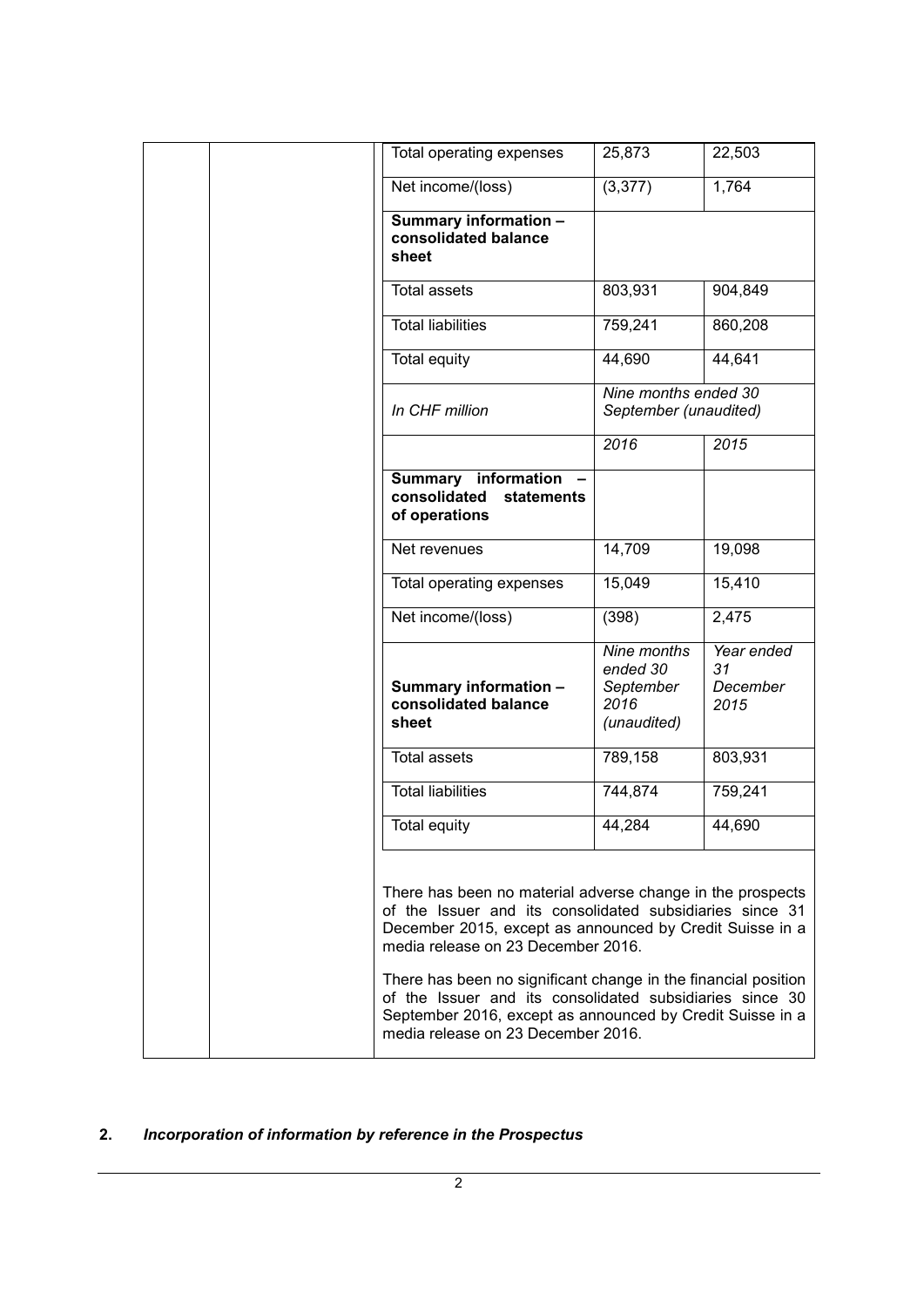This Supplement incorporates by reference into the Prospectus the Form 6-K of Credit Suisse Group AG (the "**Group**") and Issuer filed with the United States Securities and Exchange Commission on 23 December 2016 (the "**Form 6-K Dated 23 December 2016**"), which contains a media release relating to Credit Suisse's settlement in principle with the United States Department of Justice (the "**DOJ**") regarding Credit Suisse's legacy Residential Mortgage-backed Securities matter.

The table below sets out the relevant page references for the information incorporated by reference in the Prospectus:

| Form 6-K Dated 23 December 2016 |
|---------------------------------|
| Whole Document                  |

Any information not listed in the above cross-reference table but included in the document referred to in the above cross-reference table is not incorporated herein by reference for the purposes of the Prospectus Directive and is either (a) covered elsewhere in the Base Prospectus; or (b) not relevant for the investor.

## **3.** *Supplemental information with respect to the Issuer in the Prospectus*

The information in the section entitled "Credit Suisse AG" (as amended up to, and including, the supplement dated 14 December 2016) shall be supplemented by deleting the paragraph entitled "Legal and Arbitration Proceedings" on page 131 of the Prospectus and replacing it with the following:

''Except as disclosed in the Form 6-K Dated 23 December 2016, in the Form 6-K Dated 3 November 2016 under the heading "Litigation" (note 31 to the condensed consolidated financial statements of the Group on pages 161 to 163 (pages 171 to 173 of the PDF) of the exhibit (Credit Suisse Financial Report 3Q16) to the Form 6-K Dated 3 November 2016), in the CS Form 6-K Dated 28 July 2016 under the heading "Litigation" (note 31 to the condensed consolidated financial statements of the Group on pages 161 to 163 (pages 171 to 173 of the PDF) of the third exhibit (Credit Suisse Financial Report 2Q16) to the CS Form 6-K Dated 28 July 2016), in the Form 6-K Dated 10 May 2016 under the heading "Litigation" (note 31 to the condensed consolidated financial statements of the Group on pages 151 to 152 (pages 161 to 162 of the PDF) of the exhibit (Credit Suisse Financial Report 1Q16) to the Form 6-K dated 10 May 2016) and in the Form 20-F Dated 24 March 2016 under the heading "Litigation" (note 39 to the condensed consolidated financial statements of the Group on pages 375 to 382 (pages 399 to 406 of the PDF) of the exhibit to the Form 20-F Dated 24 March 2016), there are no, and have not been during the period of 12 months ending on the date of this Base Prospectus, governmental, legal or arbitration proceedings which may have, or have had in the past, significant effects on CS's financial position or profitability, and CS is not aware of any such proceedings being either pending or threatened."

#### **4.** *Amendment to the section entitled "General Information" in the Prospectus*

The section entitled "General Information" in the Prospectus shall be supplemented by deleting paragraphs 6 and 7 on page 159 of the Prospectus and replacing them with the following:

''6. The Issuer has obtained all necessary consents, approvals and authorisations in connection with the establishment of the Programme. The Programme is established and the Securities will be issued in accordance with the Organizational Guidelines and Regulations of CS and the Group dated 13 October 2016. No specific resolution of the Board of Directors of Credit Suisse AG is required.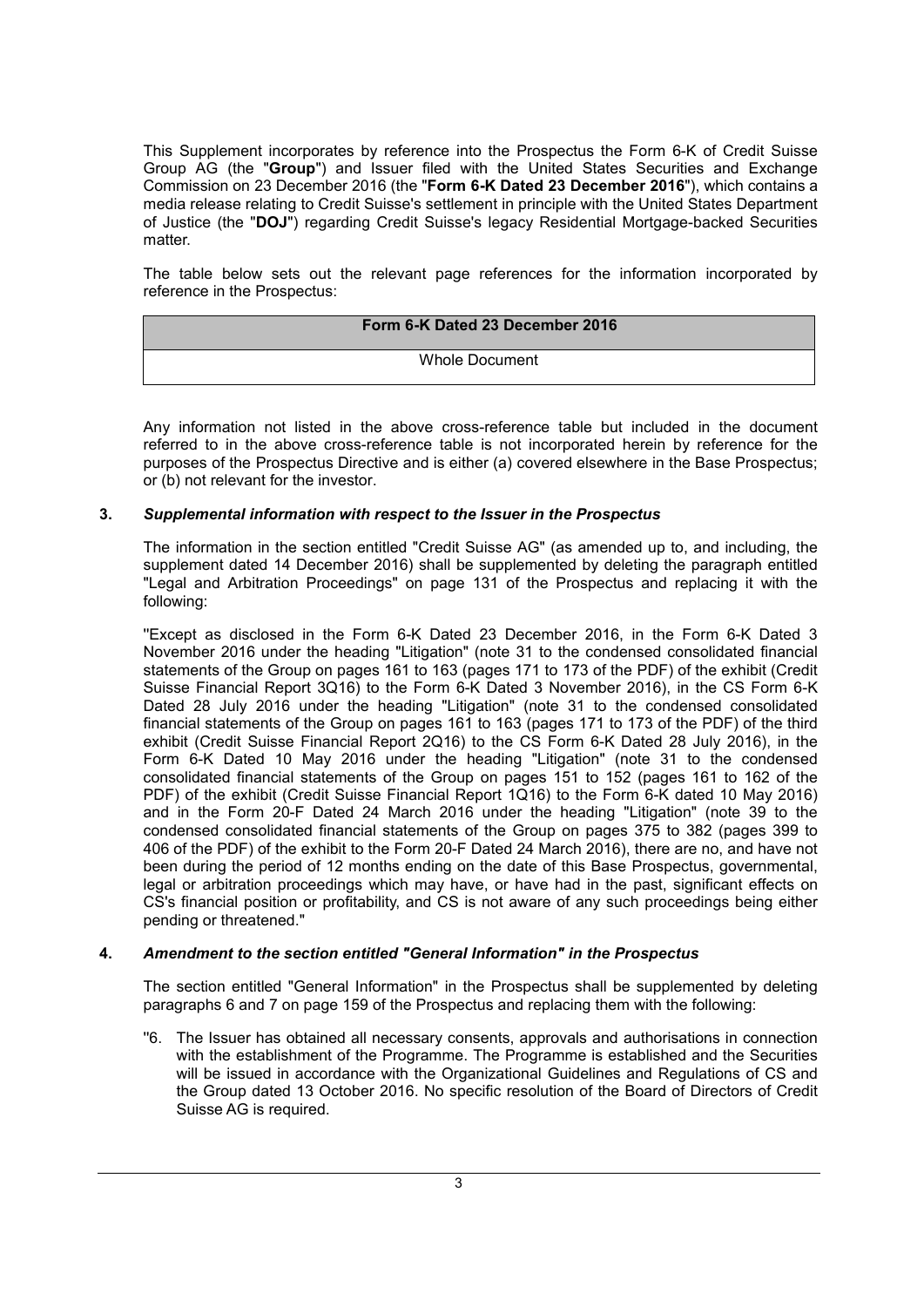7. There has been no material adverse change in the prospects of the Issuer and its consolidated subsidiaries since 31 December 2015, except as disclosed in the Form 6-K Dated 23 December 2016.

There has been no significant change in the financial position of the Issuer and its consolidated subsidiaries since 30 September 2016, except as disclosed in the Form 6-K Dated 23 December 2016.

Please see "Risk Factors" on pages 40 to 48 (pages 64 to 72 of the PDF) of the exhibit to the Form 20-F Dated 24 March 2016 for the risk factors that may affect the future results of operations or financial condition of the Group and its consolidated subsidiaries.

Please see the Form 6-K Dated 23 December 2016, "Operating environment" on pages 6 to 8 (pages 16 to 18 of the PDF) of the exhibit (Credit Suisse Financial Report 3Q16) to the Form 6-K Dated 3 November 2016, "Operating environment" on pages 6 to 8 (pages 16 to 18 of the PDF) of the third exhibit (Credit Suisse Financial Report 2Q16) to the CS Form 6-K Dated 28 July 2016, "Operating environment" on pages 7 to 9 (pages 17 to 19 of the PDF) of the exhibit (Credit Suisse Financial Report 1Q16) to the Form 6-K Dated 10 May 2016 and "Operating Environment" on pages 50 to 52 (pages 74 to 76 of the PDF) of the Annual Report 2015, which is attached as an exhibit to the Form 20-F Dated 24 March 2016 for information relating to the economic environment that may affect the future results of operations or financial condition of the Issuer and its consolidated subsidiaries."

## **5.** *Amendment to the section entitled "Taxation" in the Prospectus*

The section entitled "Taxation" in the Prospectus shall be supplemented by deleting the subsection entitled "Luxembourg" on pages 136 to 139 and replacing it with the following:

## "**LUXEMBOURG**

*The comments below are intended as a basic summary of certain tax consequences in relation to the purchase, ownership and disposal of the Securities under Luxembourg law. Persons who are in any doubt as to their tax position should consult a professional tax adviser.*

*This description is based on the laws, regulations and applicable tax treaties as in effect in Luxembourg on the date hereof, all of which are subject to change, possibly with retroactive effect. It is not intended to be, nor should it be construed to be, legal or tax advice.*

*The following summary does not purport to be a comprehensive description of all tax considerations that may be relevant to a particular prospective holder with regard to a decision to purchase, own or dispose of Securities.*

*The residence concept used under the respective headings below applies for Luxembourg income tax assessment purposes only. Any reference in the present section to a tax, duty, levy, impost or other charge or withholding of a similar nature refers to Luxembourg tax law and/or concepts only.*

*Additionally, a reference to Luxembourg income tax encompasses corporate income tax (impôt sur le revenu des collectivités), municipal business tax (impôt commercial communal), a solidarity surcharges (contributions au fonds pour l'emploi), as well as personal income tax (impôt sur le revenu) generally. Prospective holders may further be subject to net wealth tax (impôt sur la fortune) as well as other duties, levies or taxes.*

*Corporate income tax, municipal business tax as well as the solidarity surcharge apply to most corporate taxpayers resident of Luxembourg for tax purposes. Individual taxpayers are generally subject to personal income tax and the solidarity surcharge. Under certain circumstances, where an individual taxpayer acts in the course of the management of a professional or business undertaking, municipal business tax may apply as well.*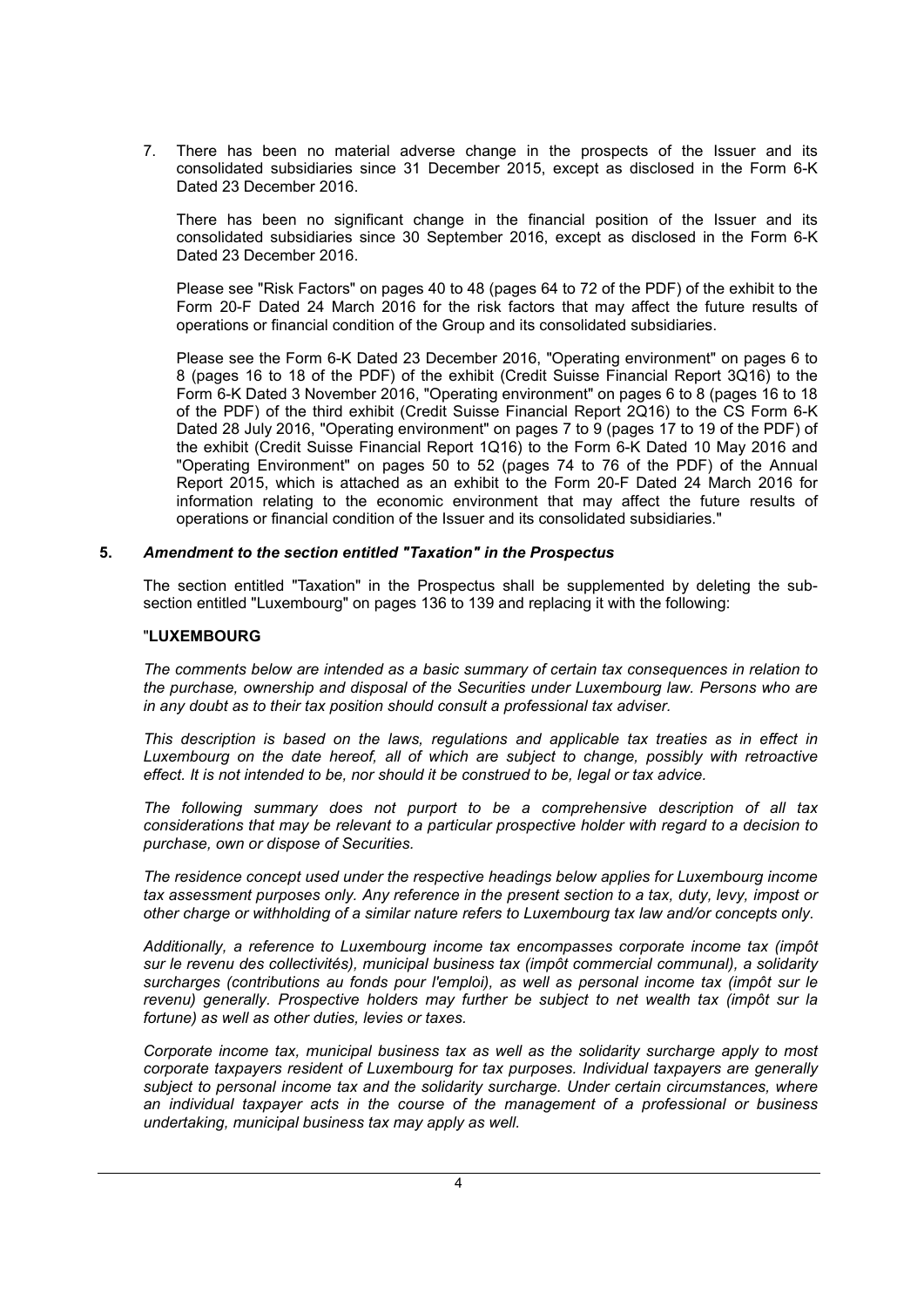## **Withholding Tax and Self-Applied Tax**

#### *Taxation of Luxembourg non-residents*

Under Luxembourg general tax laws currently in force, there is no withholding tax to be withheld by the debtor of Securities on payments of principal, premium or arm's length interest (including accrued but unpaid interest) to non-Luxembourg tax resident holders. Nor is any Luxembourg withholding tax payable upon redemption or repurchase of Securities held by non-Luxembourg tax resident holders to the extent said Securities do not (i) give entitlement to a share of the profits generated by the issuing company and (ii) the issuing company is not thinly capitalised.

#### *Taxation of Luxembourg residents*

Under Luxembourg general tax laws currently in force and subject to the law of December 23, 2005, as amended (the "**Law**"), there is no withholding tax to be withheld by the debtor of Securities on payments of principal, premium or arm's length interest (including accrued but unpaid interest) to Luxembourg tax resident holders. Nor is any Luxembourg withholding tax payable upon redemption or repurchase of Securities held by Luxembourg tax resident holders to the extent said Securities do not (i) give entitlement to a share of the profits generated by the issuing company and (ii) the issuing company is not thinly capitalised.

Under the Law, payments of interest or similar income made or ascribed by a paying agent established in Luxembourg to or for the immediate benefit of an individual beneficial owner who is tax resident of Luxembourg will be subject to a withholding tax of 20 per cent. In case the individual beneficial owner is an individual acting in the course of the management of his/her private wealth, said withholding tax will be in full discharge of income tax. Responsibility for the withholding tax will be assumed by the Luxembourg paying agent. Payments of interest under Securities coming within the scope of the Law would be subject to withholding tax at a rate of 20 per cent.

## **Income Taxation on Principal, Interest, Gains on Sales or Redemption**

#### *Luxembourg tax residence of the Investors*

Investors will not be deemed to be resident, domiciled or carrying on business in Luxembourg solely by reason of holding, execution, performance, delivery, exchange and/or enforcement of the Securities.

#### *Taxation of Luxembourg non-residents*

Investors who are non-residents of Luxembourg and who do not have a permanent establishment, a permanent representative or a fixed base of business in Luxembourg with which the holding of the Securities is connected, will not be subject to taxes (income taxes and net wealth tax) or duties in Luxembourg with respect to payments of principal or interest (including accrued but unpaid interest), payments received upon redemption, repurchase or exchange of the Securities or capital gains realised upon disposal or repayment of the Securities.

A non-Luxembourg tax resident corporate holder of Securities or a non-Luxembourg tax resident individual holder of Securities acting in the course of the management of a professional or business undertaking, who has a permanent establishment or a permanent representative in Luxembourg to which Securities are attributable, is subject to Luxembourg income tax on interest accrued or received, redemption premiums or issue discounts under Securities and on any gains realised upon sale or disposal, in any form whatsoever, of Securities.

#### *Taxation of Luxembourg residents*

A Luxembourg tax resident corporate holder, must include any interest accrued or received, any redemption premium or issue discount, as well as any gain realised on the sale or disposal, in any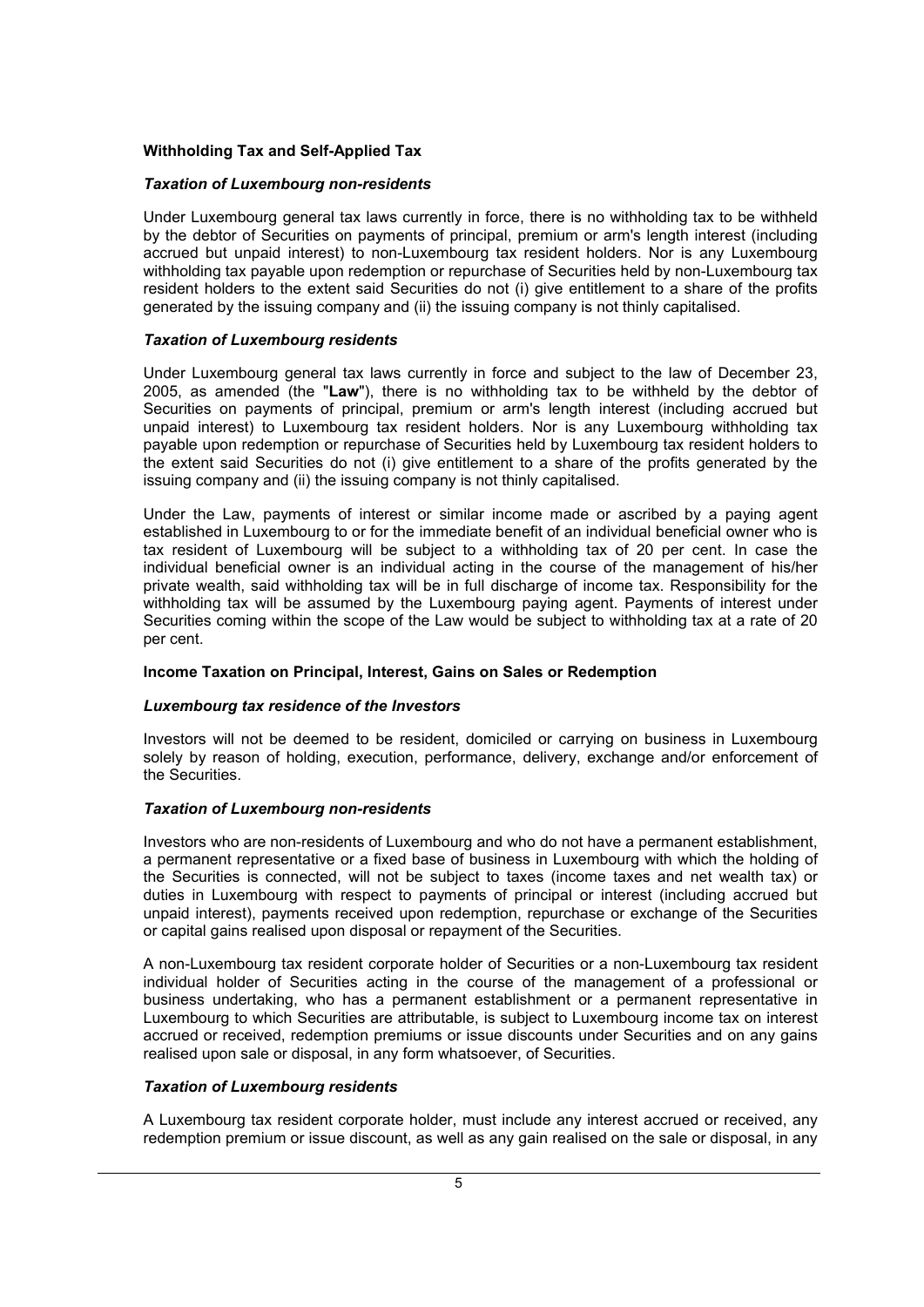form whatsoever, of Securities, in its taxable income for Luxembourg income tax assessment purposes. The same inclusion applies to an individual holder of Securities, acting in the course of the management of a professional or business undertaking.

Luxembourg resident corporate Investors which are companies benefiting from a special tax regime (such as family wealth management companies subject to the law of 11 May 2007, undertakings for collective investment subject to the law of 17 December 2010, specialised investment funds subject to the law of 13 February 2007) and reserved alternative investment funds subject to the law of 23 July 2016 are tax exempt entities in Luxembourg, and are thus not subject to any Luxembourg tax (i.e., corporate income tax, municipal business tax and net wealth tax) other than the subscription tax calculated on their share capital or net asset value.

A Luxembourg tax resident individual holder, acting in the course of the management of his / her private wealth, is subject to Luxembourg income tax in respect of interest received, redemption premiums or issue discounts, under Securities, except if withholding tax has been levied on such payments in accordance with the Law (as this withholding tax would represent the final tax liability in his/her hands). A gain realised by a Luxembourg tax resident individual holder, acting in the course of the management of his/her private wealth, upon the sale or disposal, in any form whatsoever, of Securities is not subject to Luxembourg income tax, provided this sale or disposal took place more than six months after Securities were acquired. However, any portion of such gain corresponding to accrued but unpaid interest income is subject to Luxembourg income.

In addition, pursuant to the Luxembourg law of 17 July 2008 (amending the Luxembourg law of 23 December 2005), Luxembourg tax resident individuals, acting in the course of their private wealth, can opt to self-declare and pay a 20 per cent. flat tax on interest payments made after 31 December 2007 by certain paying agents not established in Luxembourg i.e., paying agents located in an EU member state other than Luxembourg or a member state of the European Economic Area (i.e., Iceland, Norway and Liechtenstein). In case such option is exercised, such interest does not need to be reported in the annual tax return.

## *Net Wealth tax*

Luxembourg net wealth tax will not be levied on a holder of Securities, unless (i) such holder of Securities is a company resident in Luxembourg for the purpose of the relevant legal provisions; or (ii) the Securities are attributable to an enterprise or a part thereof which is carried on through a permanent establishment or a permanent representative in Luxembourg. In such a case, the holder of Securities must take the Securities into account for the purposes of Luxembourg wealth tax, except, if the holder of Securities is governed by any of the following and therefore exempt from net wealth tax: (i) the law of 17 December 2010 on undertakings for collective investment; (ii) the law of 11 May 2007 on the Société de Gestion de Patrimoine Familial (iii) the law of 13 February 2007 on specialised investment funds and (iv) the law of 23 July 2016 on reserved alternative investment funds.

Companies governed by the law of 15 June 2004 on venture capital vehicles or securitisation undertakings governed by the law of 22 March 2004 on securitisation are exempt from Luxembourg net wealth tax but have to take into account the Notes for purposes of Luxembourg minimum net wealth tax.

## *Subscription tax*

#### *Subscription tax implications may arise (depending on the facts and circumstances) for the following based Luxembourg entities:*

 Private family asset holding companies ("*Société de Gestion de Patrimoine Familial*") governed by the law of 11 May 2007;